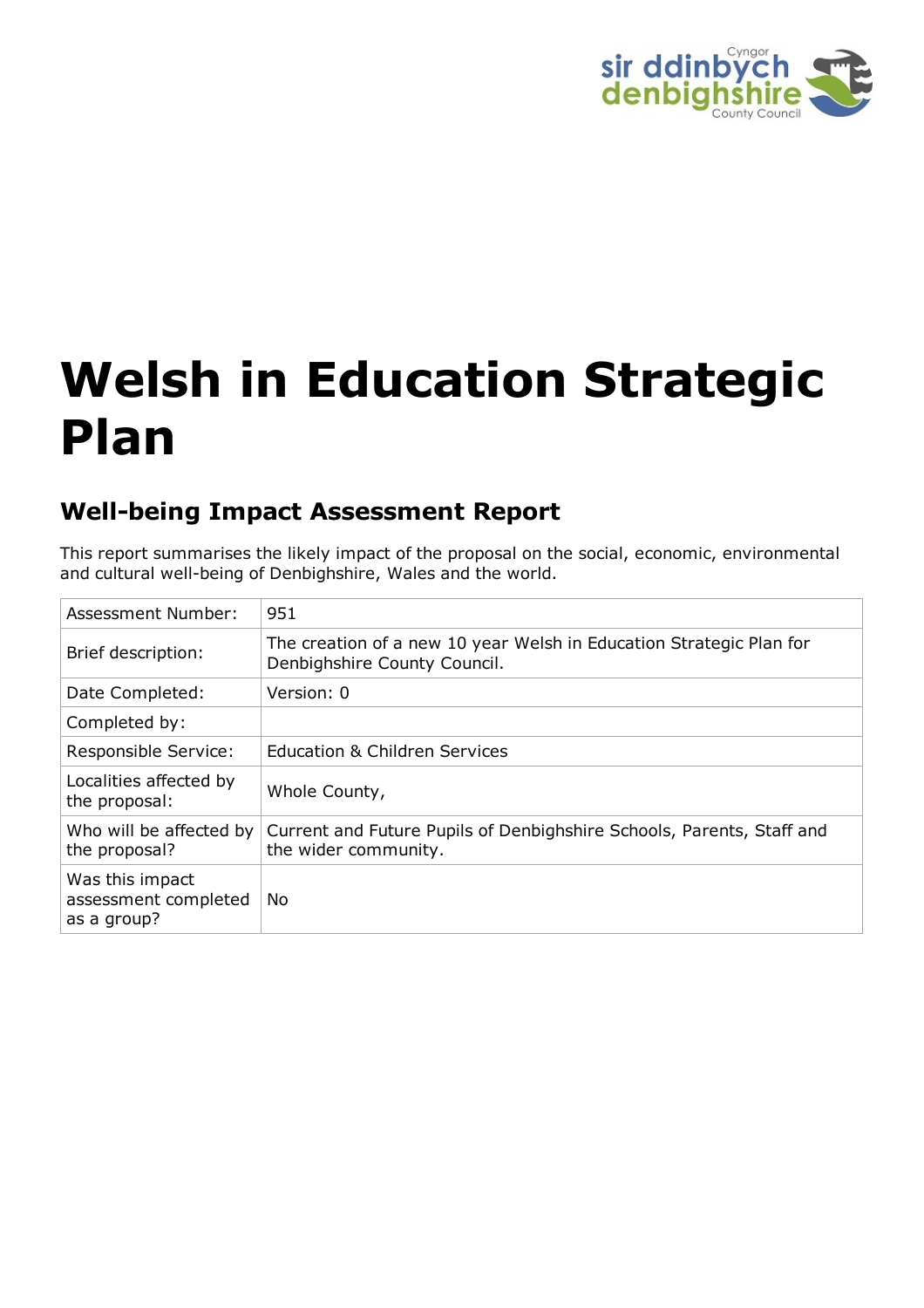# **IMPACT ASSESSMENT SUMMARY AND CONCLUSION**

Before we look in detail at the contribution and impact of the proposal, it is important to consider how the proposal is applying the sustainable development principle. This means that we must act "in a manner which seeks to ensure that the needs of the present are met without compromising the ability of future generations to meet their own needs."

## **Score for the sustainability of the approach**

( 3 out of 4 stars ) Actual score : 29 / 36.

## **Summary for each Sustainable Development principle**

| Long term            | The new strategic Plan will address how the Welsh language is delivered in<br>all of our school over the next 10 years. It is an opportunity for<br>Denbighshire to address long term sustainability, accessibility issues and<br>increase Welsh medium provision in the County. The strategic plan has<br>the potential to reduce the need for some pupils to travel to access Welsh<br>medium education and will contribute to the target of a million speakers<br>by 2050. |
|----------------------|-------------------------------------------------------------------------------------------------------------------------------------------------------------------------------------------------------------------------------------------------------------------------------------------------------------------------------------------------------------------------------------------------------------------------------------------------------------------------------|
| <b>Prevention</b>    | The new plan has the potential to work with partners to deliver local<br>based alternative approaches that are not reliant on public services.                                                                                                                                                                                                                                                                                                                                |
| <b>Integration</b>   | This plan focuses on how the Welsh language is delivered in all of our<br>schools and how the Council supports the schools, pupils and their<br>families.                                                                                                                                                                                                                                                                                                                     |
| <b>Collaboration</b> | This plan will be delivered with established partners including Urdd and<br>Mudiad Meithrin.                                                                                                                                                                                                                                                                                                                                                                                  |
| <b>Involvement</b>   | The required consultation process for the Welsh in Education Strategic<br>Plan is set out in the guidance produced by Welsh Government and will be<br>followed. Further work will take place with stakeholders when individual<br>proposals are developed.                                                                                                                                                                                                                    |

#### **Summary of impact**

#### **Well-being Goals**

| A prosperous Denbighshire                                        | Positive       | A globally<br>responsible             | A prosperous<br><b>Wales</b> |
|------------------------------------------------------------------|----------------|---------------------------------------|------------------------------|
| A resilient Denbighshire                                         | <b>Neutral</b> | <b>Wales</b>                          |                              |
| A healthier Denbighshire                                         | Neutral        | A Wales of<br>vibrant culture         | A resilient                  |
| A more equal Denbighshire                                        | Positive       | and thriving<br>Welsh<br>Language     | Wales                        |
| A Denbighshire of cohesive communities                           | Positive       |                                       |                              |
| A Denbighshire of vibrant culture and thriving<br>Welsh language | Positive       | A Wales of<br>cohesive<br>communities | A healthier<br><b>Wales</b>  |
| A globally responsible Denbighshire                              | Neutral        | A more equal<br><b>Wales</b>          |                              |

**Contract Contract** 

#### **Main conclusions**

The new Welsh in Education Strategic Plan has the potential to have a positive impact on A Denbighshire of vibrant culture and thriving Welsh language, cohesive communities, a more equal Denbighshire and a more prosperous Denbighshire.

#### **Evidence to support the Well-being Impact Assessment**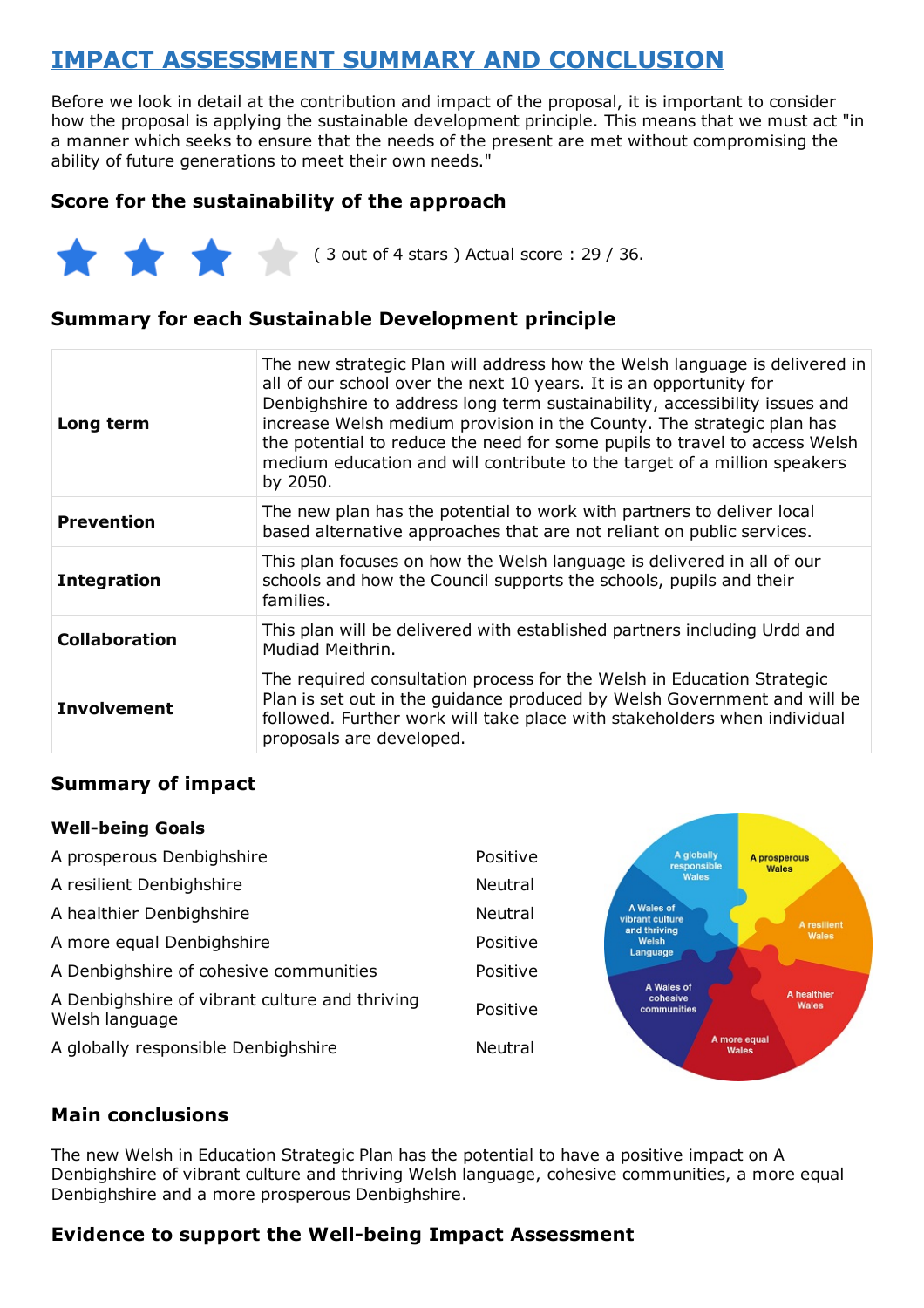$\Box$  We have consulted published research or guides that inform us about the likely impact of the proposal

 $\Box$  We have involved an expert / consulted a group who represent those who may affected by the proposal

 $\Box$  We have engaged with people who will be affected by the proposal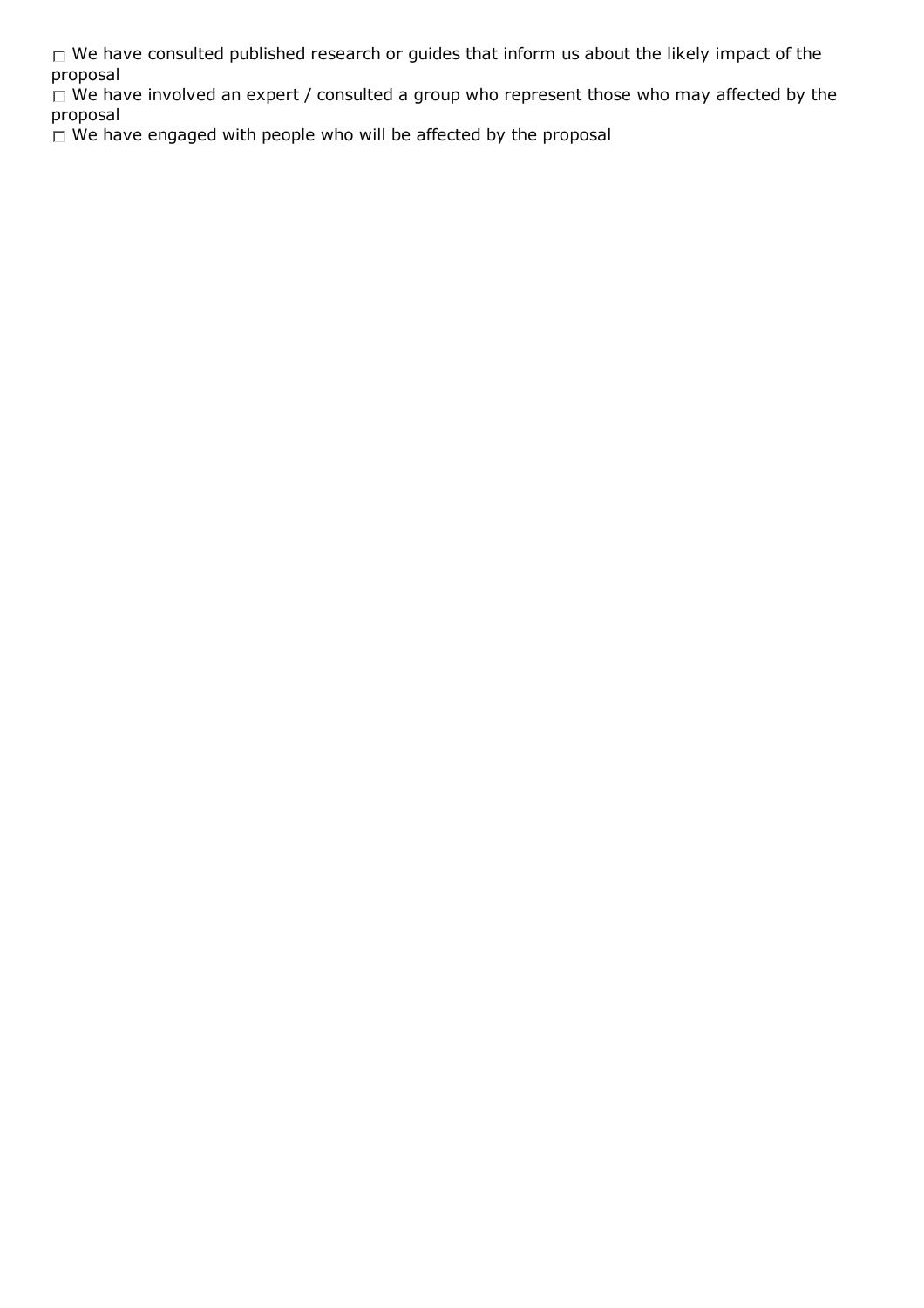# **THE LIKELY IMPACT ON DENBIGHSHIRE, WALES AND THE WORLD**

| A prosperous Denbighshire          |                                                                                                                 |
|------------------------------------|-----------------------------------------------------------------------------------------------------------------|
| <b>Overall Impact</b>              | Positive                                                                                                        |
| Justification for<br>impact        | The plan has a potential to deliver improvement in infrastructure, skills<br>and the availability of provision. |
| <b>Further actions</b><br>required | Not applicable.                                                                                                 |

#### **Positive impacts identified:**

| A low carbon society                                          | Could reduce the need to travel to nearest Welsh medium school.   |
|---------------------------------------------------------------|-------------------------------------------------------------------|
| Quality<br>communications,<br>infrastructure and<br>transport | Could deliver improvement in school and pre school facilities     |
| Economic<br>development                                       | Not applicable                                                    |
| <b>Quality skills for the</b><br>long term                    | Improving skills of staff                                         |
| <b>Quality jobs for the</b><br>long term                      | Create new jobs and                                               |
| <b>Childcare</b>                                              | Increase the availability of Welsh medium and bilingual childcare |

#### **Negative impacts identified:**

| A low carbon society                                          |                |
|---------------------------------------------------------------|----------------|
| Quality<br>communications,<br>infrastructure and<br>transport |                |
| <b>Economic</b><br>development                                | Not applicable |
| <b>Quality skills for the</b><br>long term                    |                |
| <b>Quality jobs for the</b><br>long term                      |                |
| <b>Childcare</b>                                              |                |

## **A resilient Denbighshire**

| <b>Overall Impact</b>              | Neutral                                                                                          |
|------------------------------------|--------------------------------------------------------------------------------------------------|
| Justification for<br>impact        | The impact is neutral overall as the new plan doesn't directly address any<br>of the statements. |
| <b>Further actions</b><br>required | Not applicable                                                                                   |

## **Positive impacts identified:**

| <b>Biodiversity and the</b> | Not applicable |
|-----------------------------|----------------|
| natural environment         |                |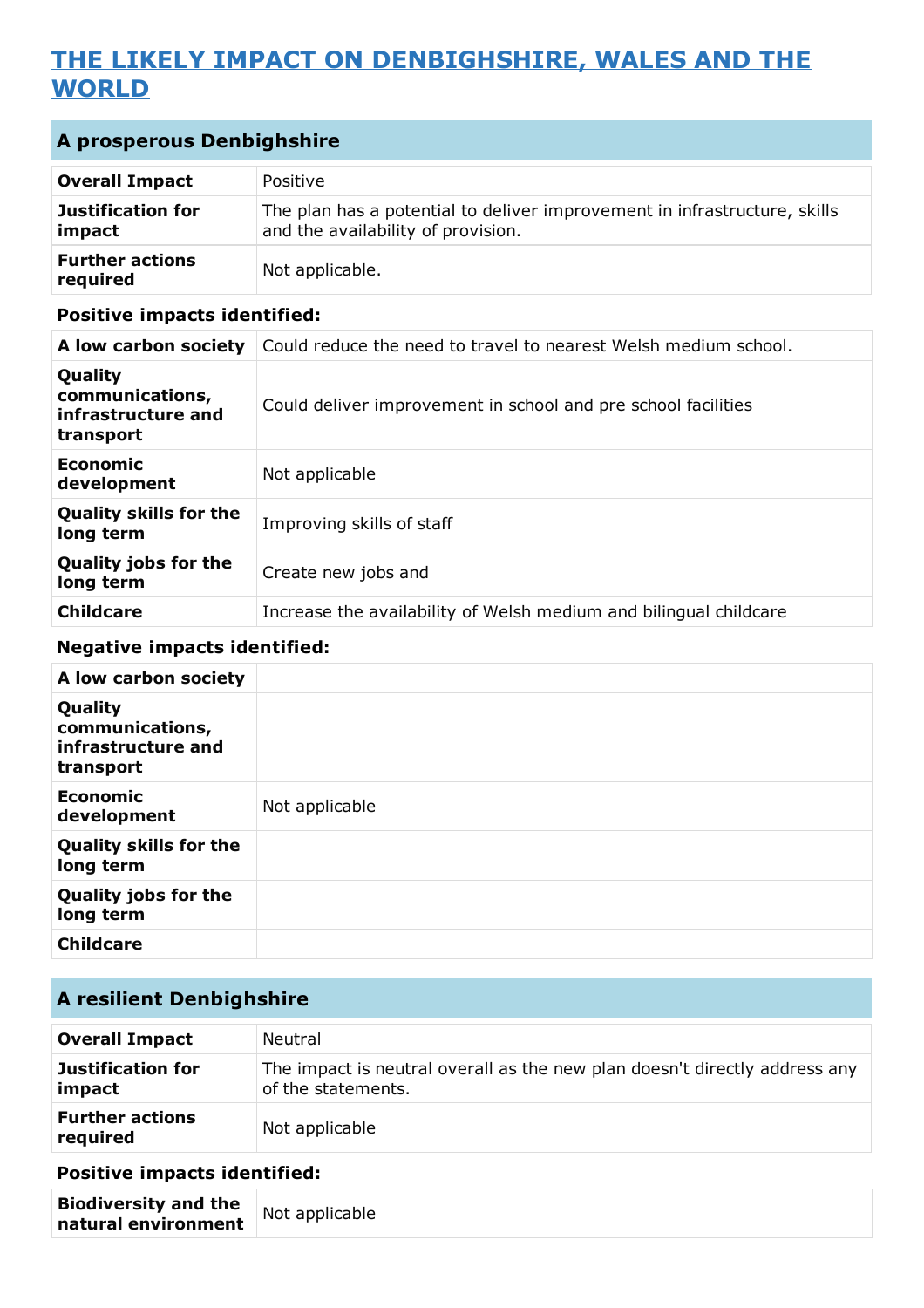| <b>Biodiversity in the</b><br>built environment                     | Not applicable |
|---------------------------------------------------------------------|----------------|
| Reducing waste,<br>reusing and<br>recycling                         | Not applicable |
| Reduced energy/fuel<br>consumption                                  | Not applicable |
| <b>People's awareness</b><br>of the environment<br>and biodiversity | Not applicable |
| <b>Flood risk</b><br>management                                     | Not applicable |

## **Negative impacts identified:**

| <b>Biodiversity and the</b><br>natural environment                  | Not applicable |
|---------------------------------------------------------------------|----------------|
| <b>Biodiversity in the</b><br>built environment                     | Not applicable |
| <b>Reducing waste,</b><br>reusing and<br>recycling                  | Not applicable |
| Reduced energy/fuel<br>consumption                                  | Not applicable |
| <b>People's awareness</b><br>of the environment<br>and biodiversity | Not applicable |
| <b>Flood risk</b><br>management                                     | Not applicable |

# **A healthier Denbighshire**

| <b>Overall Impact</b>              | Neutral                                                                                                                       |
|------------------------------------|-------------------------------------------------------------------------------------------------------------------------------|
| Justification for<br>impact        | Overall the impact is currently neutral as the potential impacts are<br>possibilities due to the plan not yet being approved. |
| <b>Further actions</b><br>required | Not applicable                                                                                                                |

## **Positive impacts identified:**

| A social and physical<br>environment that<br>encourage and<br>support health and<br>well-being | Not applicable                                                                      |
|------------------------------------------------------------------------------------------------|-------------------------------------------------------------------------------------|
| Access to good<br>quality, healthy food                                                        | Not applicable                                                                      |
| <b>People's emotional</b><br>and mental well-<br>being                                         | A consequence of the plan could enable more people to participate in<br>activities. |
| <b>Access to healthcare</b>                                                                    | Not applicable                                                                      |
| <b>Participation in</b><br>leisure opportunities                                               | Additional leisure opportunities may be created by partners                         |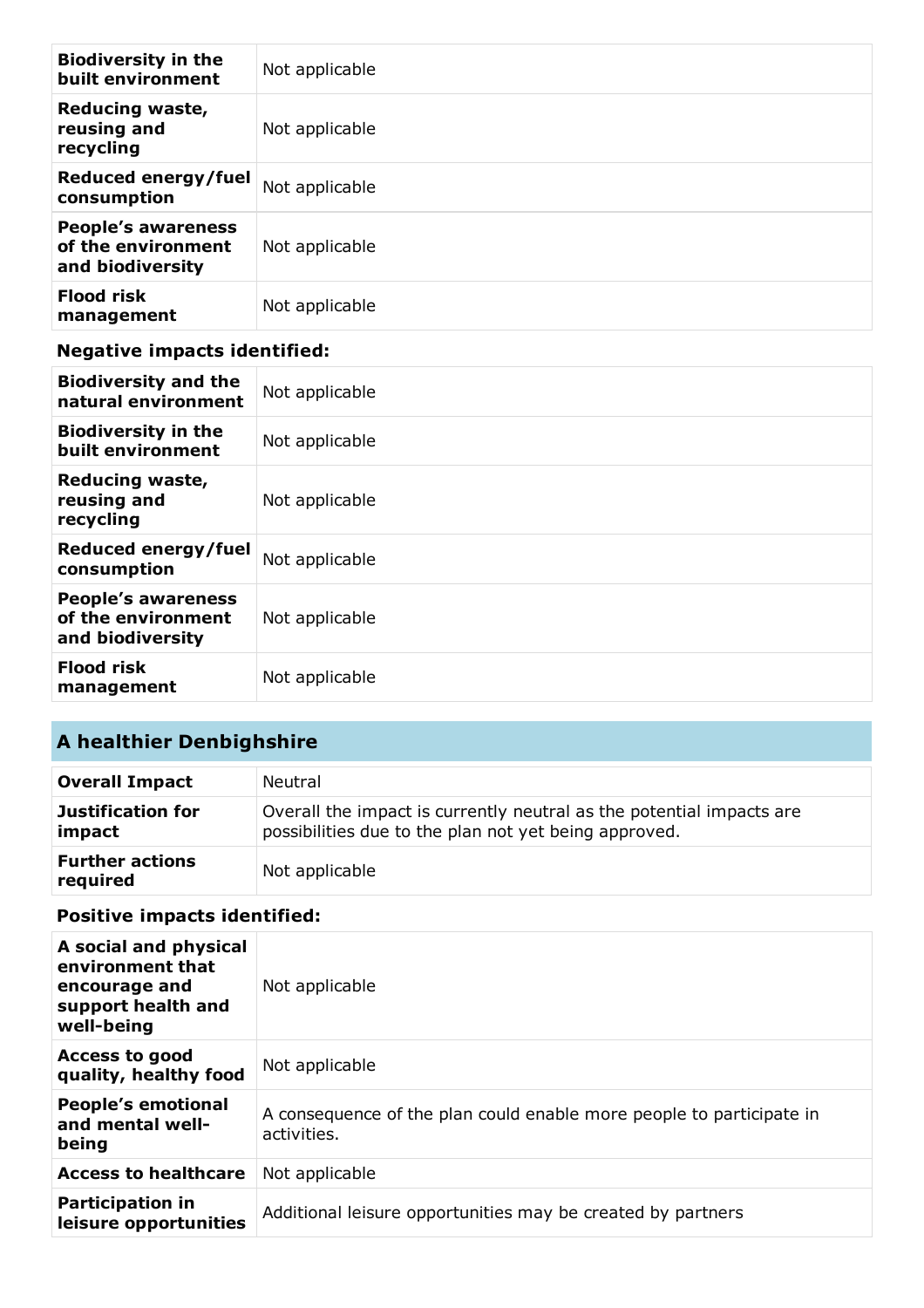#### **Negative impacts identified:**

| A social and physical<br>environment that<br>encourage and<br>support health and<br>well-being | Not applicable |
|------------------------------------------------------------------------------------------------|----------------|
| <b>Access to good</b><br>quality, healthy food                                                 | Not applicable |
| <b>People's emotional</b><br>and mental well-<br>being                                         | Not applicable |
| <b>Access to healthcare</b>                                                                    | Not applicable |
| <b>Participation in</b><br>leisure opportunities                                               | Not applicable |

# **A more equal Denbighshire**

| <b>Overall Impact</b>              | Positive                                                                                                             |
|------------------------------------|----------------------------------------------------------------------------------------------------------------------|
| <b>Justification for</b><br>impact | The new plan will improve access to Welsh medium education and also<br>improve the standard of Welsh in all schools. |
| <b>Further actions</b><br>required | Not applicable,                                                                                                      |

## **Positive impacts identified:**

| Improving the well-<br>being of people with<br>protected<br>characteristics. The<br>nine protected<br>characteristics are:<br>age; disability;<br>gender<br>reassignment;<br>marriage or civil<br>partnership;<br>pregnancy and<br>maternity; race;<br>religion or belief;<br>sex; and sexual<br>orientation | The new plan will improve access to Welsh medium education and also<br>improve the standard of Welsh in all schools. |
|--------------------------------------------------------------------------------------------------------------------------------------------------------------------------------------------------------------------------------------------------------------------------------------------------------------|----------------------------------------------------------------------------------------------------------------------|
| <b>People who suffer</b><br>discrimination or<br>disadvantage                                                                                                                                                                                                                                                | The new plan will improve access to Welsh medium education and also<br>improve the standard of Welsh in all schools. |
| People affected by<br>socio-economic<br>disadvantage and<br>unequal outcomes                                                                                                                                                                                                                                 | The new plan will improve access to Welsh medium education and also<br>improve the standard of Welsh in all schools. |
| Areas affected by<br>socio-economic<br>disadvantage                                                                                                                                                                                                                                                          | The new plan will improve access to Welsh medium education and also<br>improve the standard of Welsh in all schools. |

**Negative impacts identified:**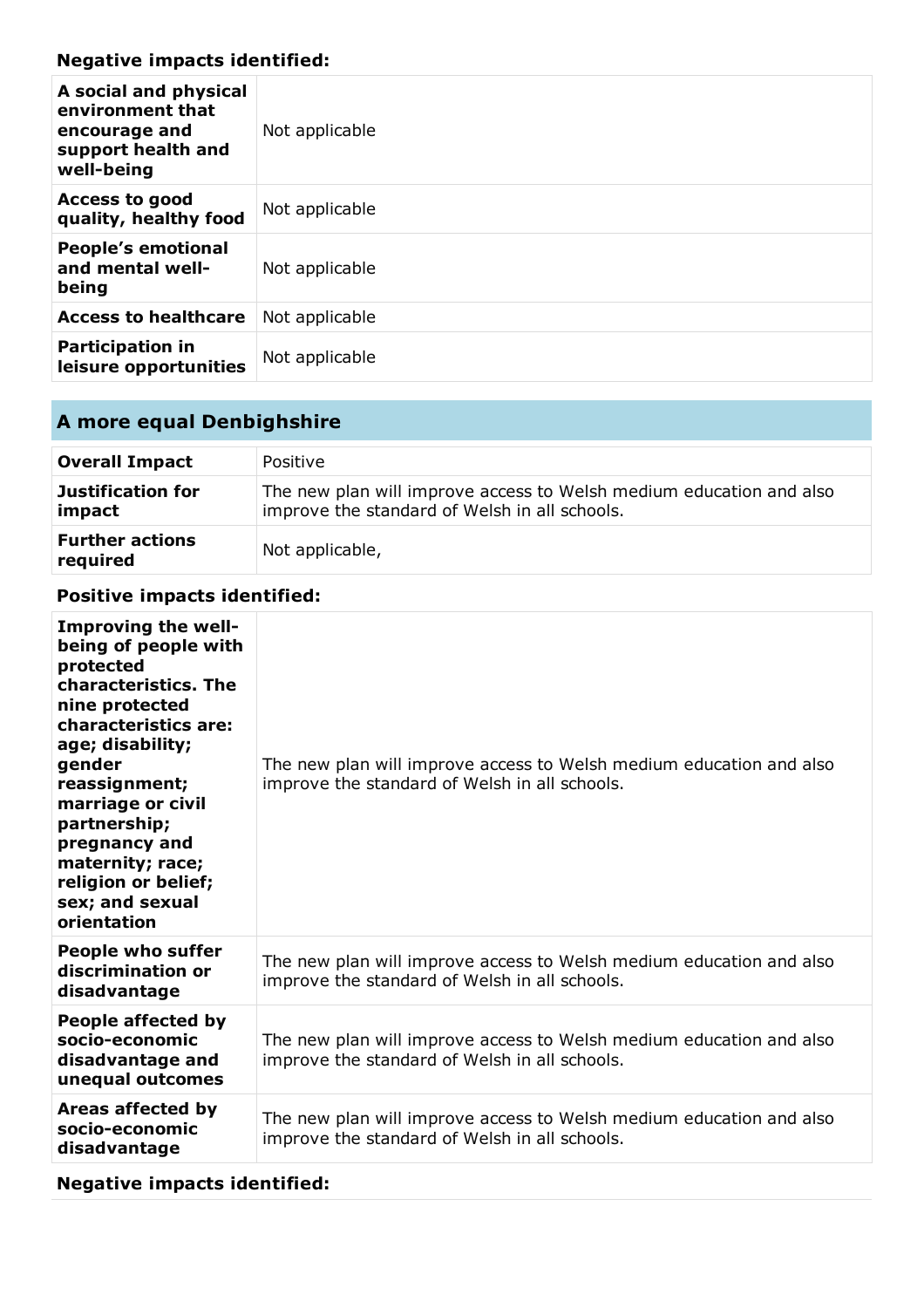| Improving the well-<br>being of people with<br>protected<br>characteristics. The<br>nine protected<br>characteristics are:<br>age; disability;<br>gender<br>reassignment;<br>marriage or civil<br>partnership;<br>pregnancy and<br>maternity; race;<br>religion or belief;<br>sex; and sexual<br>orientation | Not applicable |
|--------------------------------------------------------------------------------------------------------------------------------------------------------------------------------------------------------------------------------------------------------------------------------------------------------------|----------------|
| <b>People who suffer</b><br>discrimination or<br>disadvantage                                                                                                                                                                                                                                                | Not applicable |
| People affected by<br>socio-economic<br>disadvantage and<br>unequal outcomes                                                                                                                                                                                                                                 | Not applicable |
| Areas affected by<br>socio-economic<br>disadvantage                                                                                                                                                                                                                                                          | Not applicable |

# **A Denbighshire of cohesive communities**

| <b>Overall Impact</b>              | Positive                                                                                                                                              |
|------------------------------------|-------------------------------------------------------------------------------------------------------------------------------------------------------|
| Justification for<br>impact        | The new plan has the potential to strengthen community cohesion through<br>improving participation and resilience in both town and rural communities. |
| <b>Further actions</b><br>required | Not applicable.                                                                                                                                       |

## **Positive impacts identified:**

| <b>Safe communities</b><br>and individuals          | Not applicable                                                                                              |
|-----------------------------------------------------|-------------------------------------------------------------------------------------------------------------|
| <b>Community</b><br>participation and<br>resilience | Could help community participation and strengthen resilience.                                               |
| The attractiveness of<br>the area                   | Not applicable                                                                                              |
| <b>Connected</b><br>communities                     | Improve access to Welsh medium education and pre school                                                     |
| <b>Rural resilience</b>                             | The same policy will be delivered in rural areas as the rest of the County<br>ensuring parity of provision. |

## **Negative impacts identified:**

| <b>Safe communities</b><br>and individuals          | Not applicable |
|-----------------------------------------------------|----------------|
| <b>Community</b><br>participation and<br>resilience | Not applicable |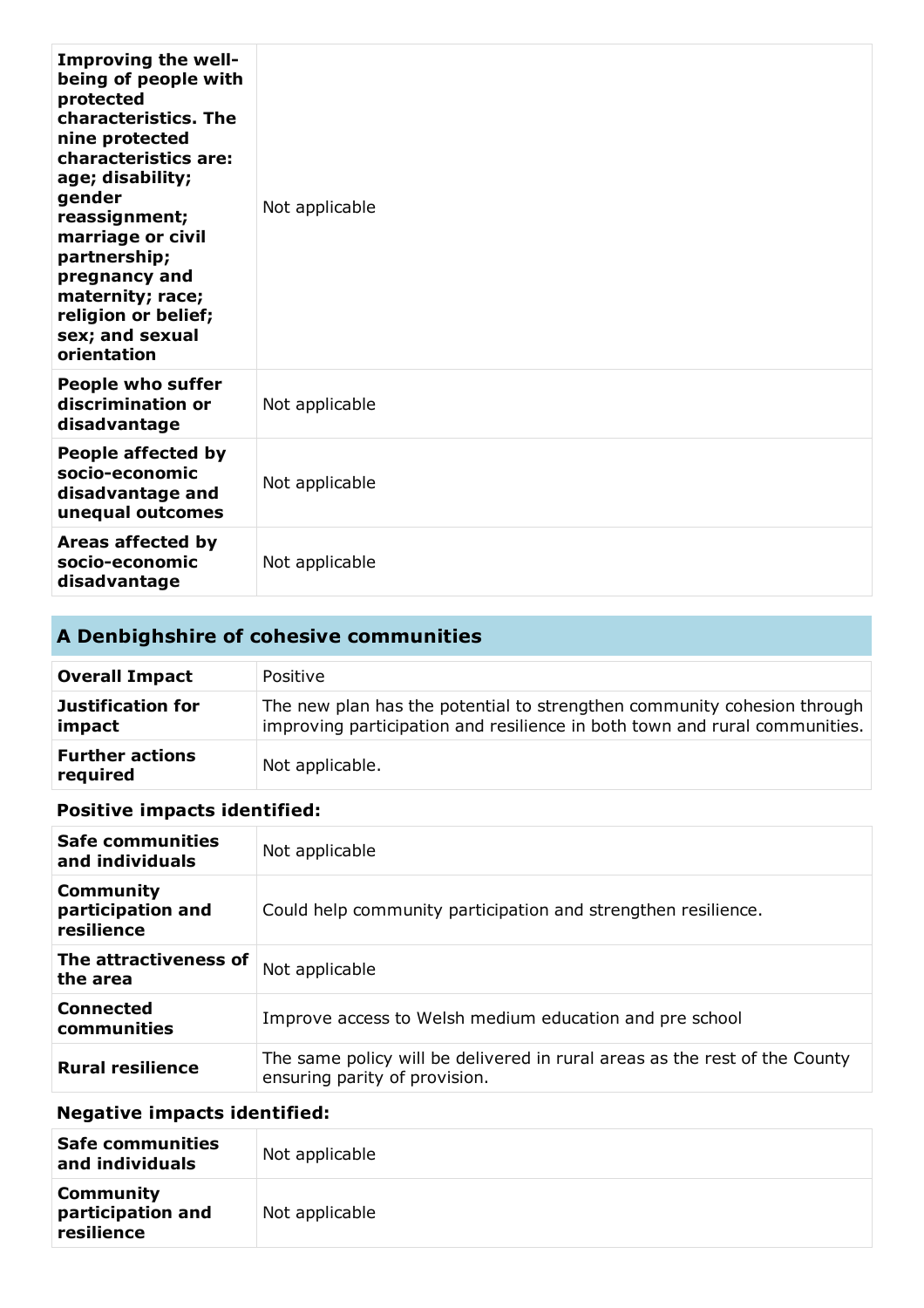| The attractiveness of<br>the area | Not applicable |
|-----------------------------------|----------------|
| <b>Connected</b><br>communities   | Not applicable |
| <b>Rural resilience</b>           | Not applicable |

## **A Denbighshire of vibrant culture and thriving Welsh language**

| <b>Overall Impact</b>              | Positive                                                                                   |
|------------------------------------|--------------------------------------------------------------------------------------------|
| Justification for<br>impact        | The key impact from this strategic plan will its positive impact on the<br>Welsh language. |
| <b>Further actions</b><br>required | Not applicable                                                                             |

## **Positive impacts identified:**

| <b>People using Welsh</b>              | Will plan for improving activities using Welsh.                    |
|----------------------------------------|--------------------------------------------------------------------|
| <b>Promoting the Welsh</b><br>language | Will provide a blueprint to maximise opportunities for using Welsh |
| <b>Culture and heritage</b>            | Will assist to support the delivery of Welsh culture and heritage. |

## **Negative impacts identified:**

| <b>People using Welsh</b>                  | Not applicable |
|--------------------------------------------|----------------|
| <b>Promoting the Welsh</b><br>language     | Not applicable |
| <b>Culture and heritage</b> Not applicable |                |

## **A globally responsible Denbighshire**

| <b>Overall Impact</b>              | Neutral                                          |
|------------------------------------|--------------------------------------------------|
| Justification for<br>impact        | There is no specific impact on these statements. |
| <b>Further actions</b><br>required | Not applicable                                   |

#### **Positive impacts identified:**

| Local, national,<br>international supply<br>chains                     | Not applicable |
|------------------------------------------------------------------------|----------------|
| Human rights                                                           | Not applicable |
| <b>Broader service</b><br>provision in the local<br>area or the region | Not applicable |
| <b>Reducing climate</b><br>change                                      | Not applicable |

## **Negative impacts identified:**

| Local, national,<br>international supply<br>chains | Not applicable |
|----------------------------------------------------|----------------|
| Human rights                                       | Not applicable |